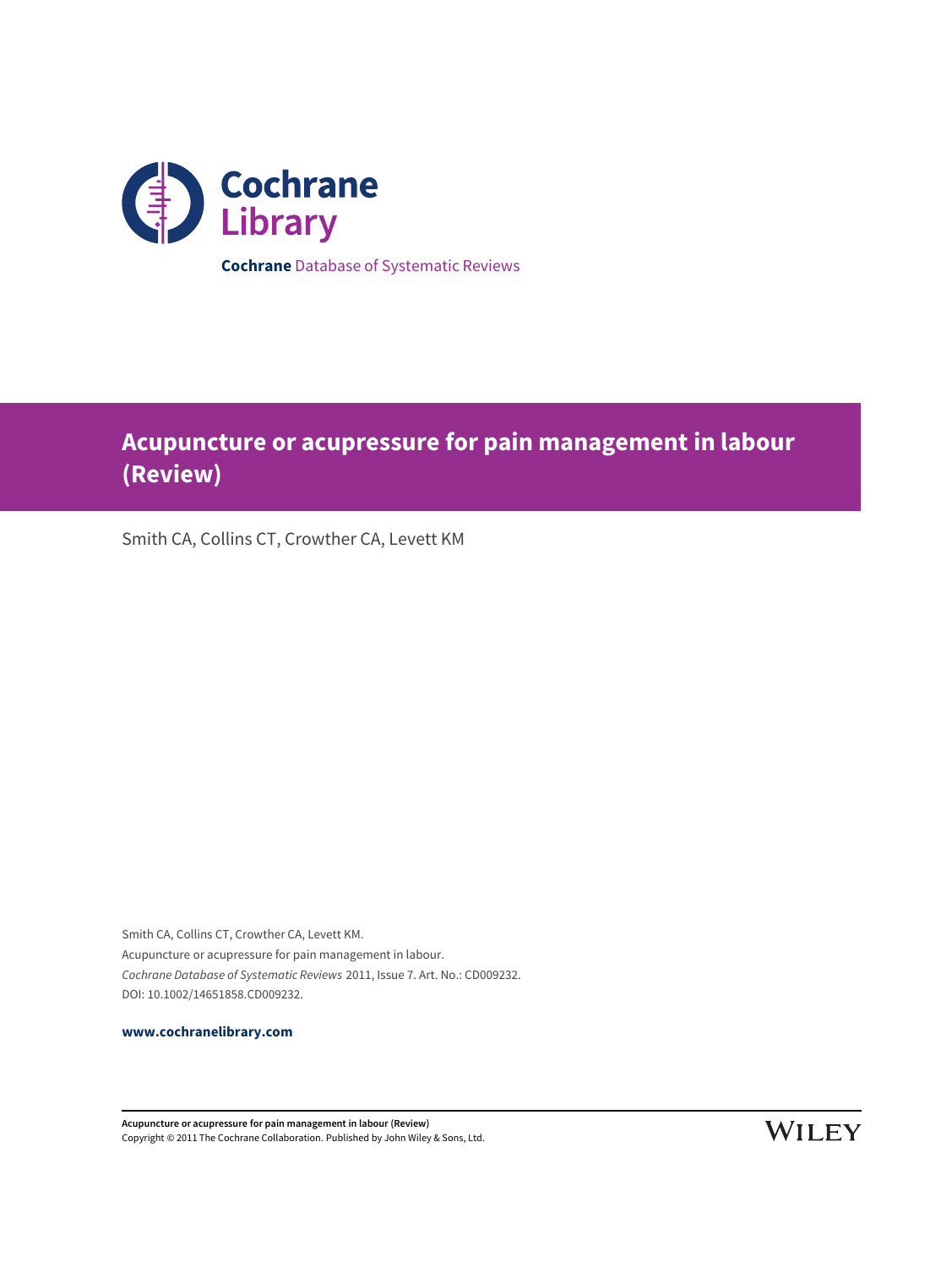**[Intervention Review]**

## **Acupuncture or acupressure for pain management in labour**

Caroline A Smith<sup>1</sup>, Carmel T Collins<sup>2</sup>, Caroline A Crowther<sup>3</sup>, Kate M Levett<sup>4</sup>

<sup>1</sup>Centre for Complementary Medicine Research, University of Western Sydney, Penrith South DC, Australia. <sup>2</sup>Child Nutrition Research Centre, Women's and Children's Health Research Institute, Flinders Medical Centre and Women's and Children's Hospital; Discipline of Paediatrics, The University of Adelaide, Bedford Park, Australia. <sup>3</sup>ARCH: Australian Research Centre for Health of Women and Babies, Discipline of Obstetrics and Gynaecology, The University of Adelaide, Adelaide, Australia. <sup>4</sup>University of Western Sydney, Sydney, Australia

Contact address: Caroline A Smith, Centre for Complementary Medicine Research, University of Western Sydney, Locked Bag 1797, Penrith South DC, New South Wales, 2751, Australia. [caroline.smith@uws.edu.au](mailto:caroline.smith@uws.edu.au).

**Editorial group:** Cochrane Pregnancy and Childbirth Group. **Publication status and date:** Edited (no change to conclusions), published in Issue 8, 2011.

**Citation:** Smith CA, Collins CT, Crowther CA, Levett KM. Acupuncture or acupressure for pain management in labour. *Cochrane Database of Systematic Reviews* 2011, Issue 7. Art. No.: CD009232. DOI: 10.1002/14651858.CD009232.

Copyright © 2011 The Cochrane Collaboration. Published by John Wiley & Sons, Ltd.

### **A B S T R A C T**

#### **Background**

Many women would like to avoid pharmacological or invasive methods of pain management in labour and this may contribute towards the popularity of complementary methods of pain management. This review examined evidence supporting the use of acupuncture and acupressure for pain management in labour.

#### **Objectives**

To examine the effects of acupuncture and acupressure for pain management in labour.

#### **Search methods**

We searched the Cochrane Pregnancy and Childbirth Group's Trials Register and The Cochrane Complementary Medicine Field's Trials Register (October 2010), the Cochrane Central Register of Controlled Trials (*The Cochrane Library* 2010, Issue 4), MEDLINE (1966 to October 2010), and CINAHL (1980 to October 2010).

#### **Selection criteria**

Published and unpublished randomised controlled trials comparing acupuncture and acupressure with placebo, no treatment or other non-pharmacological forms of pain management in labour. We included all women whether primiparous or multiparous, and in spontaneous or induced labour.

#### **Data collection and analysis**

We performed meta-analysis using risk ratios (RR) for dichotomous outcomes and mean differences (MD) for continuous outcomes. The outcome measures included pain intensity, satisfaction with pain relief, use of pharmacological pain relief, relaxation, caesarean section rate, augmentation with oxytocin, length of labour and anxiety.